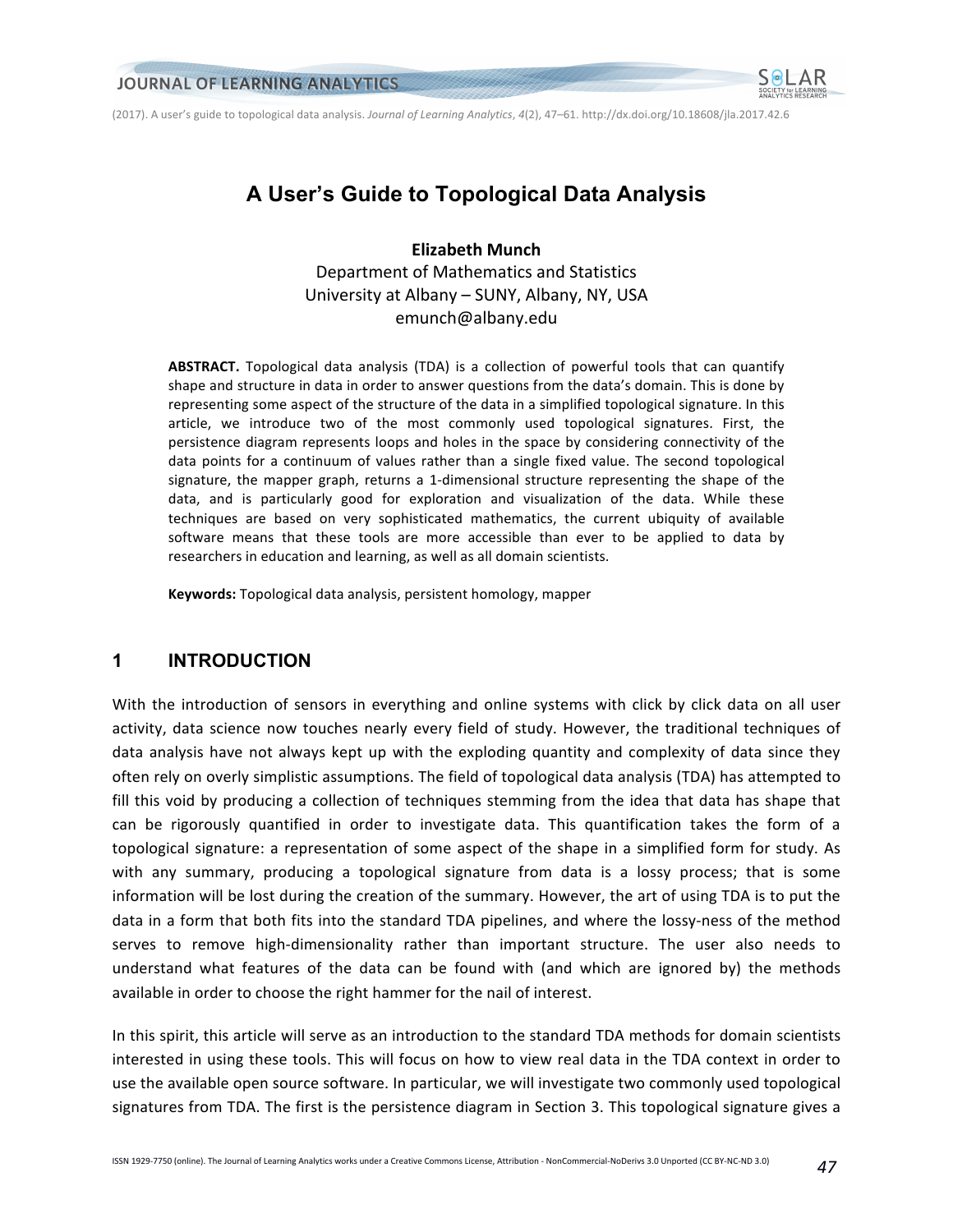

(2017). A user's guide to topological data analysis. *Journal of Learning Analytics*, 4(2), 47-61. http://dx.doi.org/10.18608/jla.2017.42.6

concise description of the structure of the data by only keeping track of loops in the space. Second, we will investigate the mapper graph in Section 4 which provides a graph representing the underlying structure of the data.

## **2 DATA WITH DISTANCE**

The first hurdle to clear is to have a universal understanding for what we mean by the word "data" as this term means many different things in many different domains. Here, we will take data to mean a collection of data points with each arising from, say, different people, different students, different times, and so on.

Much of TDA is based around the notion that there is an idea of proximity between these data points. So, for example, if each data point  $x = \{x_1, \dots, x_n\}$  consists of *n* numerical values, we have an easy definition of proximity that comes from the standard Euclidean distance: this is the generalization of the standard distance in the plane  $d(x,y) = \sqrt{(x_1 - y_1)^2 + (x_2 - y_2)^2}$ . Euclidean distance gives a good intuitive starting place for the requirements of a generalized distance in the mathematical sense. A distance<sup>1</sup> is a function on two inputs  $d(x, y)$  which satisfies the commonly used properties of the Euclidean distance, namely:

- (Positivity)  $d(x, y) \ge 0$ , and  $d(x, y) = 0$  if and only if  $x = y$ . The distance between two points is a positive number, and the distance is 0 if and only if the points are the same.
- (Symmetry)  $d(x, y) = d(y, x)$ . The distance from one point to another is the same as going in the opposite direction.
- (Triangle inequality)  $d(x, z) \leq d(x, y) + d(y, z)$ . The distance between two points x and z is always no longer than taking a detour through point  $y$ .

When we have a collection of data points with a definition of a distance, we often refer to this collection as a point cloud. See, for example, the black dots of Figure 1, which inherit a distance from being inside of the plane.

Note that the Euclidean distance assumes that the inputs are numeric. There are, of course, other distances that can be defined on numeric data as well (i.e., the Minkowski distance); however, having entirely numeric data is not a requirement to define a generalized distance. One can also define many different distances when the data is categorical rather than numeric. This might simply be done by looking at matches (define the distance between data points by the number of entries which are the same), or by including a more nuanced view of the categorical entries. See Boriah, Chandola, and Kumar (2008) for an overview of metrics on categorical data.

 $1$  NB: In this paper, the terms distance and metric are used interchangeably.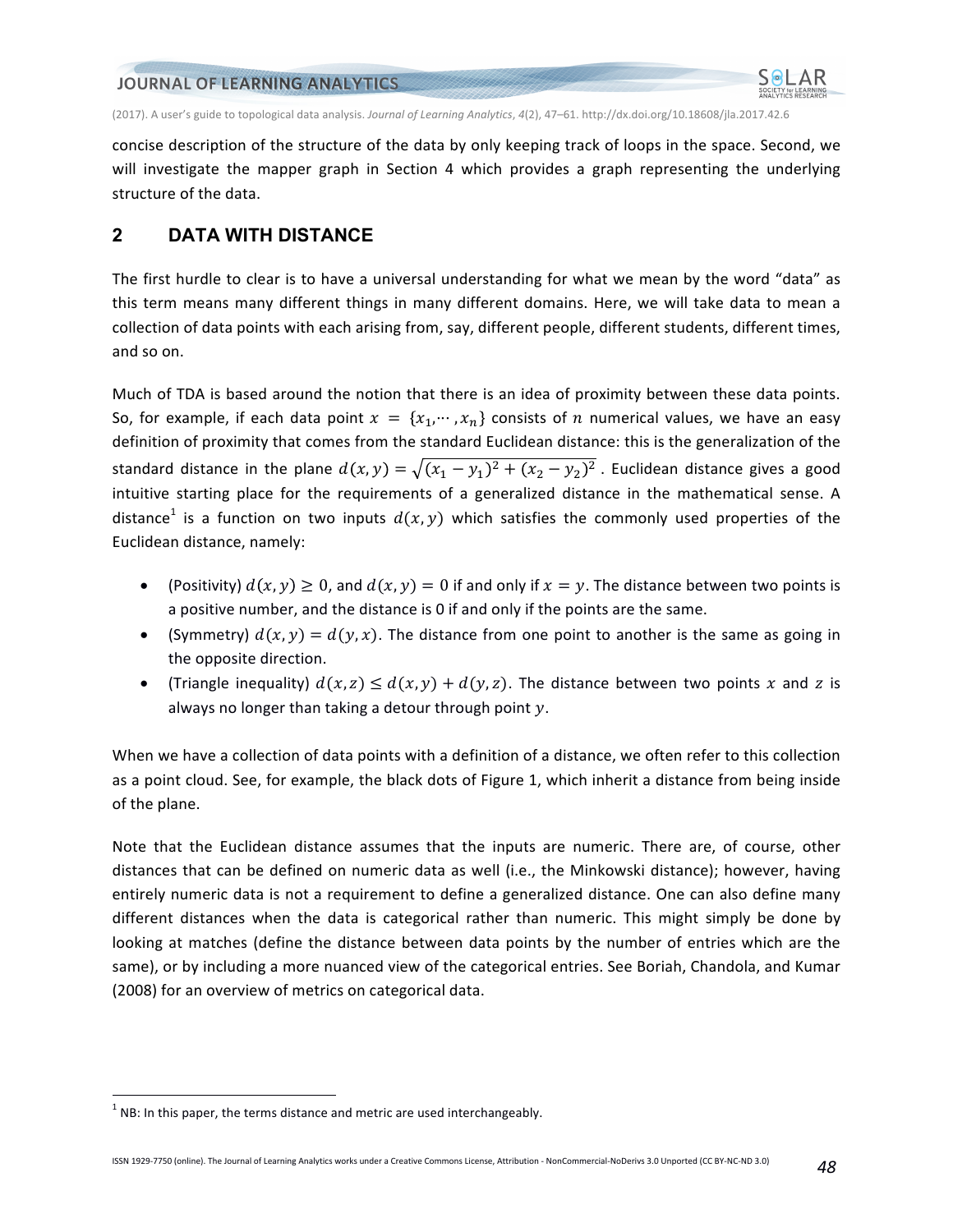

(2017). A user's guide to topological data analysis. *Journal of Learning Analytics*,  $4(2)$ ,  $47-61$ . http://dx.doi.org/10.18608/jla.2017.42.6

## **3 PERSISTENT HOMOLOGY**

The first topological signature comes from persistent homology, a powerful tool in TDA for investigating the structure of data (Edelsbrunner, Letscher, & Zomorodian, 2002; Zomorodian & Carlsson, 2004). The persistence diagram can show a great deal of information about a given point cloud such as clustering without an expert-chosen connectivity parameter, which is usually necessary. It can also describe more complicated structure such as loops and voids that are not visible with other methods. Persistent homology has found success in the investigation of data from many different domains; these include image processing (Carlsson, Ishkhanov, de Silva, & Zomorodian, 2008; Perea & Carlsson, 2014; Adcock, Carlsson, & Carlsson, 2016), time series analysis (Perea, Deckard, Haase, & Harer, 2015; Khasawneh & Munch, 2016; Emrani, Gentimis, & Krim, 2014), phylogenetics (Chan, Carlsson, & Rabadan, 2013), neuroscience (Giusti, Pastalkova, Curto, & Itskov, 2015; Dabaghian, Mémoli, Frank, & Carlsson, 2012), and sensor networks (de Silva & Ghrist, 2007; Adams & Carlsson, 2015; Munch, Shapiro, & Harer, 2012).



Figure 1: An example using persistent homology to investigate a point cloud data set by constructing the Rips complex, whose edge set is drawn in black on each figure. The Rips complex includes any higher dimensional simplex if all the edges are present, so these are not explicitly drawn. The **persistence diagram drawn at the bottom right gives a summary of the appearance and disappearance** of loops in the space as the Rips complex parameter changes.

#### **3.1 Simplicial Complexes**

The main goal of TDA is to investigate the intrinsic shape of the data using a provided distance. However, the data as provided is nothing more than a collection of individual points, often with too many coordinates each to be fully visualizable. For instance, the point cloud in Figure 1 seems to be sampled from some sort of circular structure, but how can that structure be found or represented, particularly if the data came with, say, 73 coordinates instead of 2 as drawn? Thus, we need a structure that can be used as a proxy for the shape during our investigations.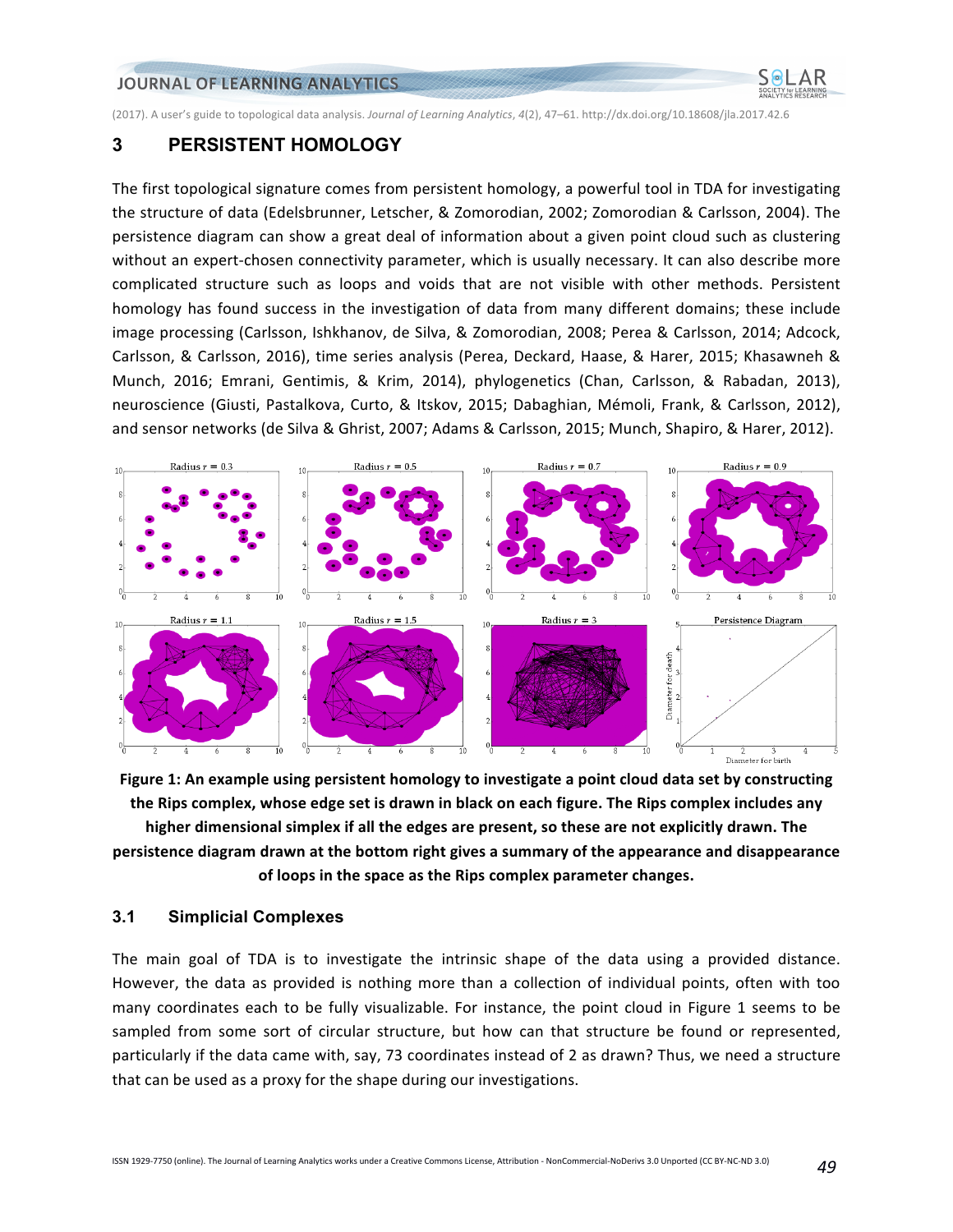

(2017). A user's guide to topological data analysis. *Journal of Learning Analytics*, 4(2), 47-61. http://dx.doi.org/10.18608/jla.2017.42.6

Graphs are a commonly used structure in many data analysis applications since they can store relationships between data points. In a way, graphs encode a 1-dimensional skeleton of the data. That is, the vertices can be thought of as 0-dimensional objects, and the edges as 1-dimensional objects. But, like a skeleton, there are higher dimensional relationships that are lost when we can only see the skeleton. Think of the human forearm: if we could only see the radius and ulna bones, we would think the human arm had a gaping hole. When we can pass to understanding not only the human skeleton but the muscle, too, we realize that arm-hole is filled in and so it is not an inherent part of the body's structure. Simplicial complexes generalize the notion of graphs by allowing for 2-, 3-, and higher dimensional building blocks, called simplices.

This can be seen in the following way. Let us start building a simplicial complex with each data point representing a vertex. A vertex, or "0-dimensional simplex," consists of, obviously enough, one vertex. An edge, or "1-dimensional simplex," is defined by its two endpoint vertices. A 2-dimensional simplex is a triangle, given by its three vertices, and so on. Generally, a d-dimensional simplex is defined by  $d + 1$ vertices.

A face of a simplex is one defined by a subset of its vertex set. So, the faces of an edge (given by 2 vertices) are the two endpoint vertices (and technically the edge itself). The faces of a 2-simplex (triangle given by 3 vertices) are the three vertices, the three edges, and the triangle itself. A collection of simplices is called a simplicial complex if all faces of any simplex in the collection are also in the collection. For example, a 2-simplex cannot be in the simplicial complex unless all its edges are also. Figure 2 gives an example of a simplicial complex which has 0-, 1-, and 2-dimensional simplices.



Figure 2: An example of a simplicial complex. The green, pink, and blue collections represent 1dimensional homology classes, where the pink and green classes are said to be equivalent since they encompass the same hole. The rank of the 1-dimensional homology (that is, the 1<sup>st</sup> Betti number  $\beta_1$ ) **is 3 due to the three holes in the space.**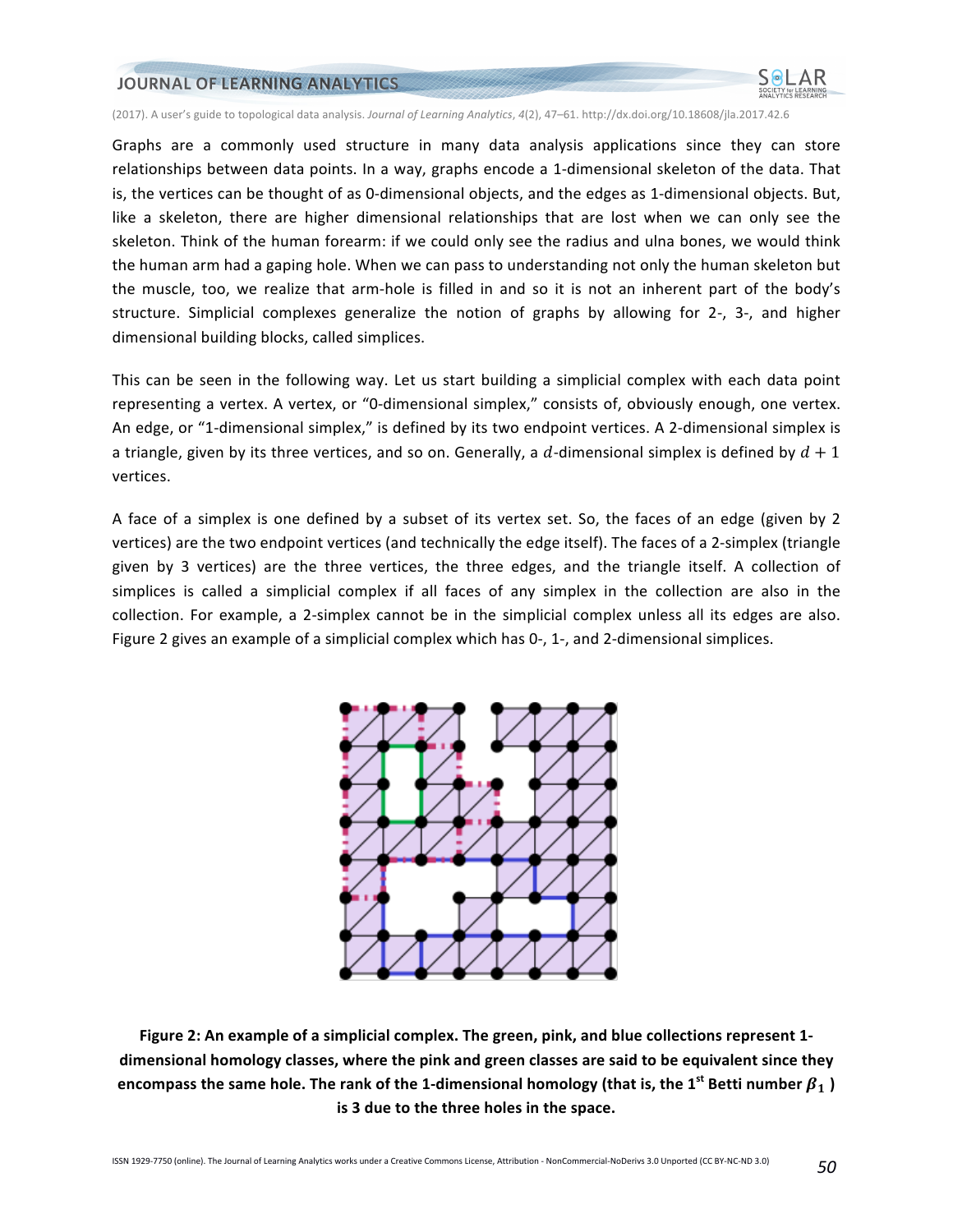

(2017). A user's guide to topological data analysis. Journal of Learning Analytics, 4(2), 47–61. http://dx.doi.org/10.18608/jla.2017.42.6

#### **3.2 The Rips Complex**

The next task is to build a useful simplicial complex representing the structure of the data and which uses the original data as the vertex set. Assume we have decided on a metric for the data points and pick a number  $t \geq 0$  to start. The Vietoris-Rips complex (sometimes called Rips complex) for parameter  $t$  is constructed in the following way. The vertex set is given by the data set itself. For each pair of points x, y in the data set, we include the edge xy if the distance between them is at most t:  $d(x, y) \le t$ . For a higher dimensional simplex given by vertices  $x_0, \dots, x_d$ , we include the simplex if the complex has all possible edges; explicitly, this means that every vertex  $x_0, \dots, x_d$  is within distance t of every other vertex in the simplex.

The Rips complex is shown in Figure 1 for several different choices of t. Note that saying that two points are within distance *t* of each other is the same as saying that the pair of disks of radius  $r = t/2$  centred at each point touch. So in the figures, we have an edge whenever two of the disks intersect, and we assume that we have triangles and higher dimensional simplices whenever possible although these are not explicitly drawn. The data of this example appears to have come from a circular structure. We can see that there is a range of parameter values for which the Rips complex has this circular structure, namely from approximately  $t = 1.8$  (radius = .9) to  $t = 4.2$  (radius = 2.1). The question remains, however, how to do a good job of choosing the  $t$  parameter so that the Rips complex reflects the structure of the underlying data set. It is exactly this question that leads us use the persistence diagram as a topological signature of the data.

#### **3.3 What Can Persistence Find?**

As we have seen, the Rips complex is particularly useful for seeing structure in the data as long as the connectivity parameter t is chosen well. But, how can we do a good job of choosing  $t$ ? The answer is to not choose  $t$ , but instead to look at the continuum of possible  $t$  values looking for ranges that seem to represent something interesting in terms of structure. There are two pieces to the idea of persistent homology. Homology is a tool from classical algebraic topology that can measure certain structures of a simplicial complex. The "persistent" part comes from looking at all possible  $t$  values to see where structure appears and disappears; that is, the collection of  $t$  values for which the structure persists.

Homology is divided into different dimensions representing the dimension of the structure being measured; see Figure 3 for information on homology for some commonly studied topological spaces. Here, 0-dimensional homology measures clusters; 1-dimensional homology measures loops; and 2dimensional homology measures voids (air bubbles). There are, of course, definitions of  $k$ -dimensional homology for higher  $k$ , but they are beyond the scope of this article. We lose the ability to intuitively visualize the structures we are capturing for higher  $k$ , thus these have not yet been commonly used in applications. Figure 3 gives the so-called Betti number  $\beta_k$  for different example spaces. The Betti number is the rank of the k-dimensional homology group; in particular, it counts the number of structures seen in that dimension. For the purposes of concreteness, we will discuss 1-dimensional homology and persistent homology here, and defer to Edelsbrunner and Harer (2010), Hatcher (2002),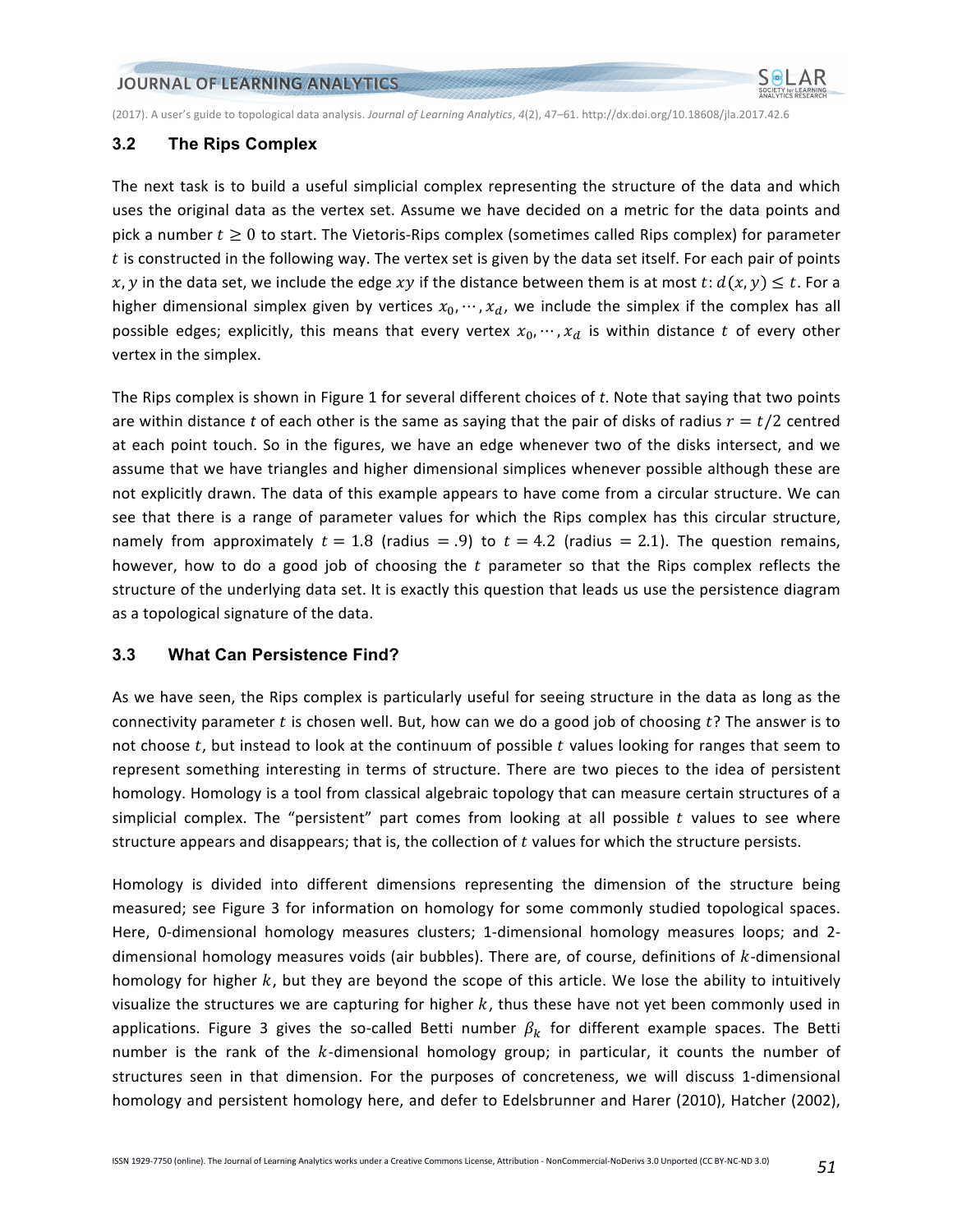(2017). A user's guide to topological data analysis. *Journal of Learning Analytics*, 4(2), 47-61. http://dx.doi.org/10.18608/jla.2017.42.6

and Munkres (1993) for more rigorous and thorough introductions to general homology and persistent homology.



**Figure 3: Betti numbers**  $\beta_k$  **for different topological spaces: a point, a circle, a sphere, a torus (donut),** and a Klein bottle. The  $k^{\text{th}}$  Betti number gives the rank of the  $k$ -dimensional homology group, thus measures different properties of the space in each dimension. For example,  $k = 0$  measures connectivity,  $k = 1$  measures loops, and  $k = 2$  measures voids.

Structures in homology are given by "classes." A class in 1-dimensional homology is represented by a collection of 1-simplices (edges) that have an even number of edges touching each vertex.<sup>2</sup> For example, a collection of edges that form a closed loop, as in the example of Figure 2, satisfies this requirement. The reason for using the word "represented" is that different closed loops can represent the same class. Essentially, for two loops to represent the same class, they must encircle the same hole, such as the dashed pink and solid green loops in Figure 2. Working with homology means that rather than studying the incredibly large collection of all such loops, we can divide them into groups where all elements of a group represent the same structure in the space.

While homology measures the structure of a single, stagnant space, persistent homology watches how this structure changes as the space changes. Consider the example in Figure 1. In this case, we have a point cloud and can build the Rips complex for several different choices of the parameter  $t$ . As  $t$  grows, more and more edges and higher dimensional simplices are added. So, we can choose a representative for a 1-dimensional homology class at one  $t$ , and see if it still represents a class at a larger  $t$ . The  $t$  for which a class is first seen is called the birth diameter, and the  $t$  for which a class is no longer different from the previously seen classes is called the death diameter. In the example of Figure 1, we see a 1dimensional class (a loop) is born when the radius gets to  $r = 0.5$  ( $t = 1$ ); however, this fills in by the

<sup>&</sup>lt;sup>2</sup> Note for experts: we compute homology using  $\mathbb{Z}_2$  coefficients.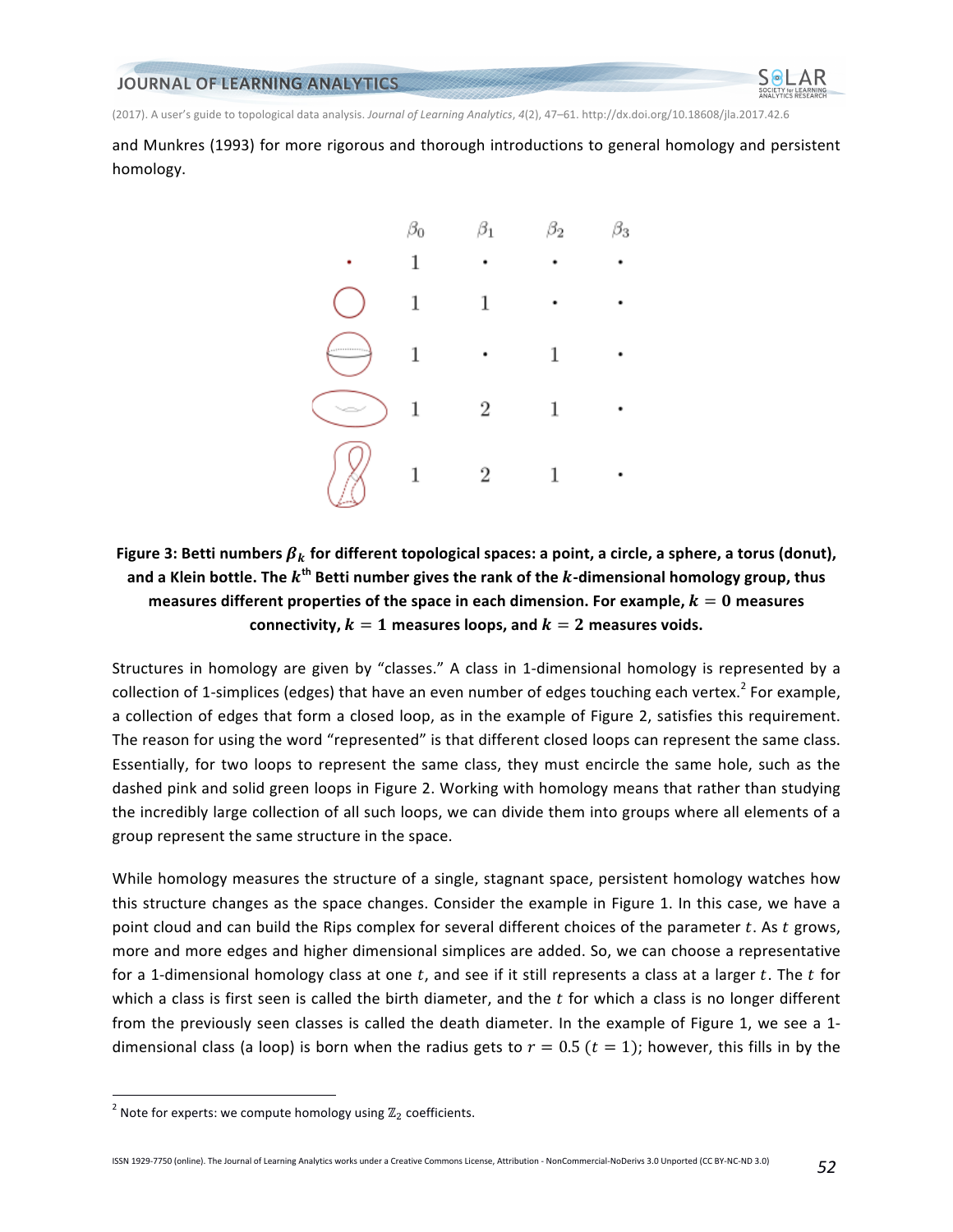

(2017). A user's guide to topological data analysis. *Journal of Learning Analytics*, 4(2), 47-61. http://dx.doi.org/10.18608/jla.2017.42.6

time  $r = 1$  ( $t = 2$ ). On the other hand, there is a large loop born when  $r = 0.9$  ( $t = 1.8$ ), which does not die until  $r = 2.1$  ( $t = 4.2$ ).

For each class, we have a pair of numbers  $(a, b)$  for the birth diameter and death diameter. These pairs of numbers are drawn as a point in the persistence diagram. For example, there are points at  $(1,2)$  and  $(1.8,4.2)$  representing those two classes discussed in the previous paragraph. Note that if a class dies very soon after it is born (i.e., if it has a short lifetime), it will be represented by a point close to the diagonal. If the class has a long lifetime, then it will be represented as a point far from the diagonal. In many applications, the existence of a few points far from the diagonal relative to the rest of the points in the persistence diagram can be taken to mean that these classes come from the inherent structure of the data, while the rest of the points are artifacts of noise.

Of great use in the case of data with noise is the existence of a distance on the persistence diagrams themselves. This way, we have a computable measure of just how similar two persistence diagrams are. Take, for example, the two point clouds in the left of Figure 4. The red circle point cloud is a noisy version of the black square point cloud. The persistence diagrams for the two point clouds are drawn overlaid in the right of Figure 4. While the red diagram has quite a few more points due to noise, both diagrams have a single point far from the diagonal, thus they represent similar underlying structures.



Figure 4: Two example point clouds are overlaid at left, and their persistence diagrams are overlaid at right. Notice that the point clouds are close in some sense. The fact that the persistence diagrams are also close is a result of the stability theorem for persistence.

Two metrics are commonly used to measure the similarity of these objects: the bottleneck and Wasserstein distances. Each works by matching points of one diagram with points of another diagram while allowing the match to be done with the diagonal if necessary. Bottleneck distance is the maximum distance between any pair of points, and thus gives a measure for the most work that must be done to push one diagram into the configuration of the other. Wasserstein distance sums powers of the distances between the pairs; unlike the bottleneck distance, it takes all of the points into account,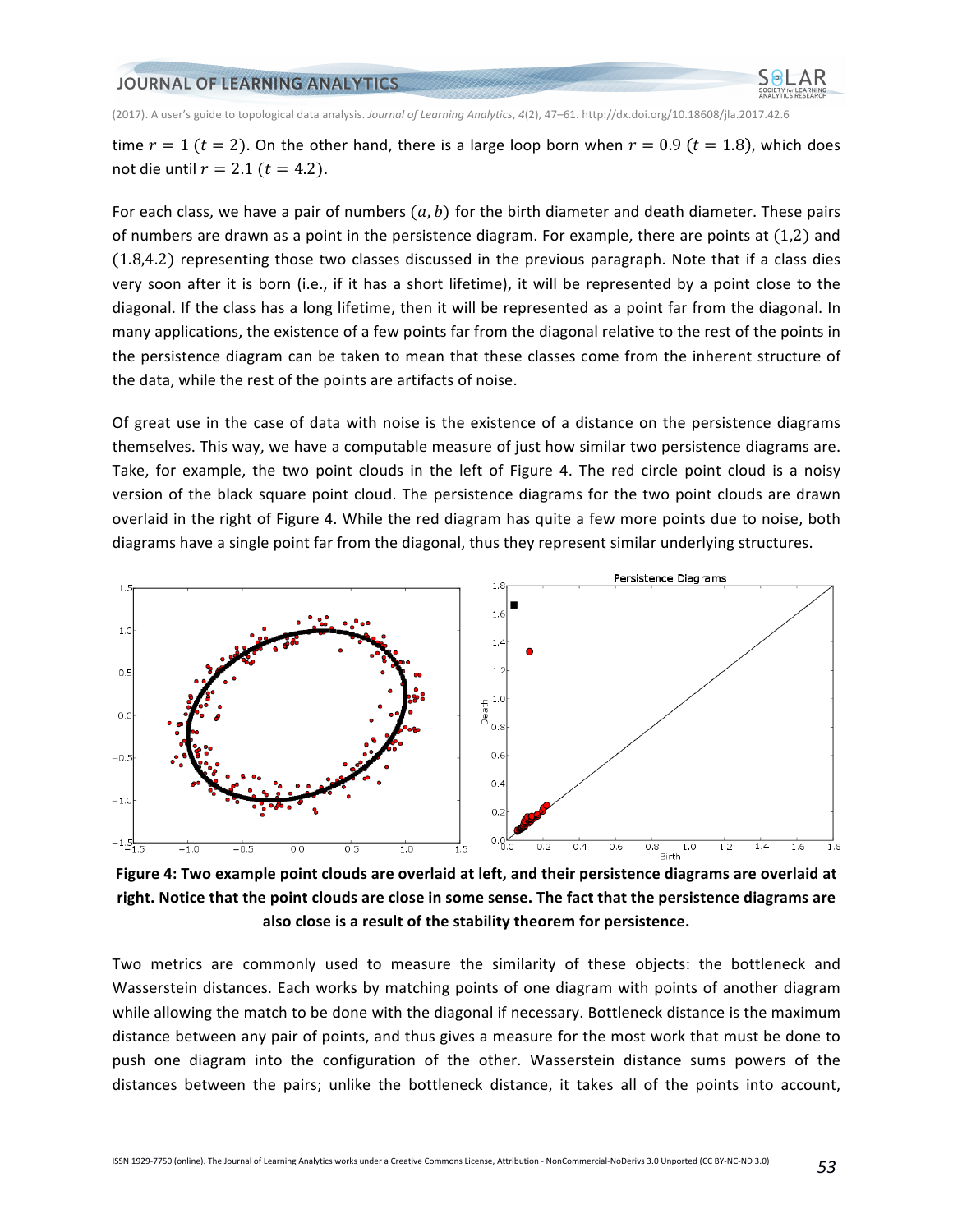(2017). A user's guide to topological data analysis. Journal of Learning Analytics, 4(2), 47–61. http://dx.doi.org/10.18608/jla.2017.42.6

including the noisy diagonal points. The former is better for a simple test of proximity of diagrams; the later is better when the noisy classes on the diagonal hold useful information about the data.

Arguably the most important theorem for justifying the use of persistent homology as a tool for data analysis is the stability theorem (Cohen-Steiner, Edelsbrunner, & Harer, 2007). It says that the distance between two persistence diagrams (using bottleneck distance) cannot be larger than the distance between the two data sets (using the so-called Hasudorff distance) used to obtain them. When we view this result in the context of data, it says that even if we are given a data set infected by a little noise, the persistence diagram obtained from this data is approximately correct because it is close to the diagram we would have from the noise-free data.

#### **3.4 Further Reading**

This idea of understanding persistent homology with respect to noisy data has led to a great deal of work combining persistence with statistical methods. Many of the standard statistics techniques do not immediately apply, however, because unlike the standard literature, the statistic used to represent the data is not a real number, but a much more complicated object: the persistence diagram. Several methods have been proposed for looking at the mean of a collection of diagrams, including the Fréchet mean (Turner, Mileyko, Mukherjee, & Harer, 2014; Munch et al., 2015) and the persistence landscape (Bubenik, 2015). There are confidence intervals for persistence diagrams (Fasy et al., 2014b), as well as intersections with the machine learning framework (Niyogi, Smale, & Weinberger, 2011).

It is important to note that the pipeline described above (point cloud to Rips complex to persistence diagram) is not the only way to use persistent homology to study data. One particularly useful version looks at the so-called sublevelset filtration of an image, which builds up the simplicial complexes using the values at the pixels rather than starting with a collection of points (Kaczynski, Mischaikow, & Mrozek, 2006; Robins, Wood, & Sheppard, 2011). There are also many variants of persistent homology that may be of interest depending on the application. These include persistent cohomology (de Silva, Morozov, & Vejdemo-Johansson, 2011), zigzag persistence (de Silva et al., 2011), and multidimensional persistence (Carlsson & Zomorodian, 2009).

#### **3.5 Available Software**

There is an extensive library of open source software available for computation of persistence. Dionysus (Morozov, 2015) is one of the most versatile packages available, with functionality for not only persistent homology, but also persistent cohomology, zigzag persistence, and the bottleneck and Wasserstein distances. Kerber, Morozov, and Nigmetov (2016) also have software for computing the bottleneck and Wasserstein distances. Perseus (Nanda, 2015; Mischaikow & Nanda, 2013) utilizes discrete Morse theory to speed up persistence computation, and provides easy access to persistence for point clouds as well as for images. There is also a TDA package for R that additionally brings in the newly developed statistical methodology (Fasy, Kim, Lecci, & Maria, 2014a). The recently released Ripser (Bauer, 2016) does persistence for point clouds. Rivet provides a first step towards visualizing and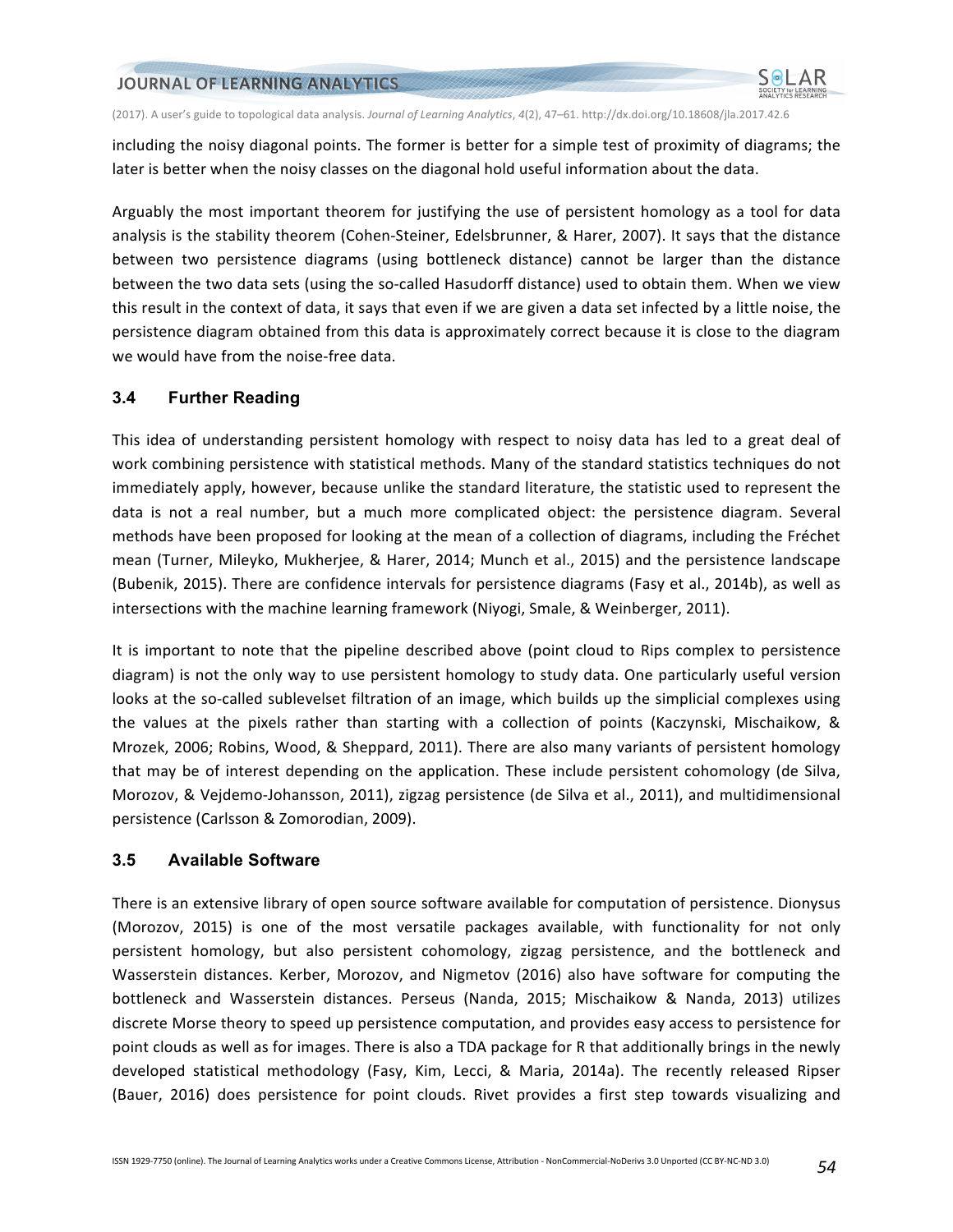

(2017). A user's guide to topological data analysis. *Journal of Learning Analytics*, 4(2), 47-61. http://dx.doi.org/10.18608/jla.2017.42.6

understanding multidimensional persistence (Lesnick & Wright, 2015, 2016). Readers looking for an easy way to test out some of these ideas and computations should visit the website (Tralie, 2016), which does computation of persistent homology in the browser for example point clouds. This is not by any means an exhaustive list; see Otter, Porter, Tillmann, Grindrod, and Harrington (2015) for a good survey on software packages.

## **4 MAPPER**

Another very powerful signature arising from TDA is mapper (Singh, Mémoli, & Carlsson, 2007). The idea is to represent the 1-dimensional structure of a data set using a graph. Unlike the persistence diagram, data points have associated locations to points in the mapper graph. Since these graphs are much easier to visualize than the possibly high dimensional data used to construct it, mapper is an excellent tool for investigation and visualization of the structure of a data set. It has been used extensively in data analysis, particularly in the biology and health domains (Nicolau, Levine, & Carlsson, 2011; Li et al., 2015; Torres et al., 2016; Nielson et al., 2015; Yao et al., 2009).



**Figure** 5: A small example of mapper. The filter function for the given data is given by the ycoordinate. A cover is chosen for the function values, and then the point cloud is clustered within each **portion defined by the cover. The resulting graph at right is the mapper graph for the chosen parameters.**

#### **4.1 What Can It Find?**

Like with the persistence diagrams, we start with a point cloud and a choice of distance on the points. However, unlike the persistence diagram, we have a few more choices to make along the way in order to construct the mapper graph.

The main additional piece of data required for the mapper graph construction is called a filter function. This filter function is simply an assignment of a real number for each data point and is used to spread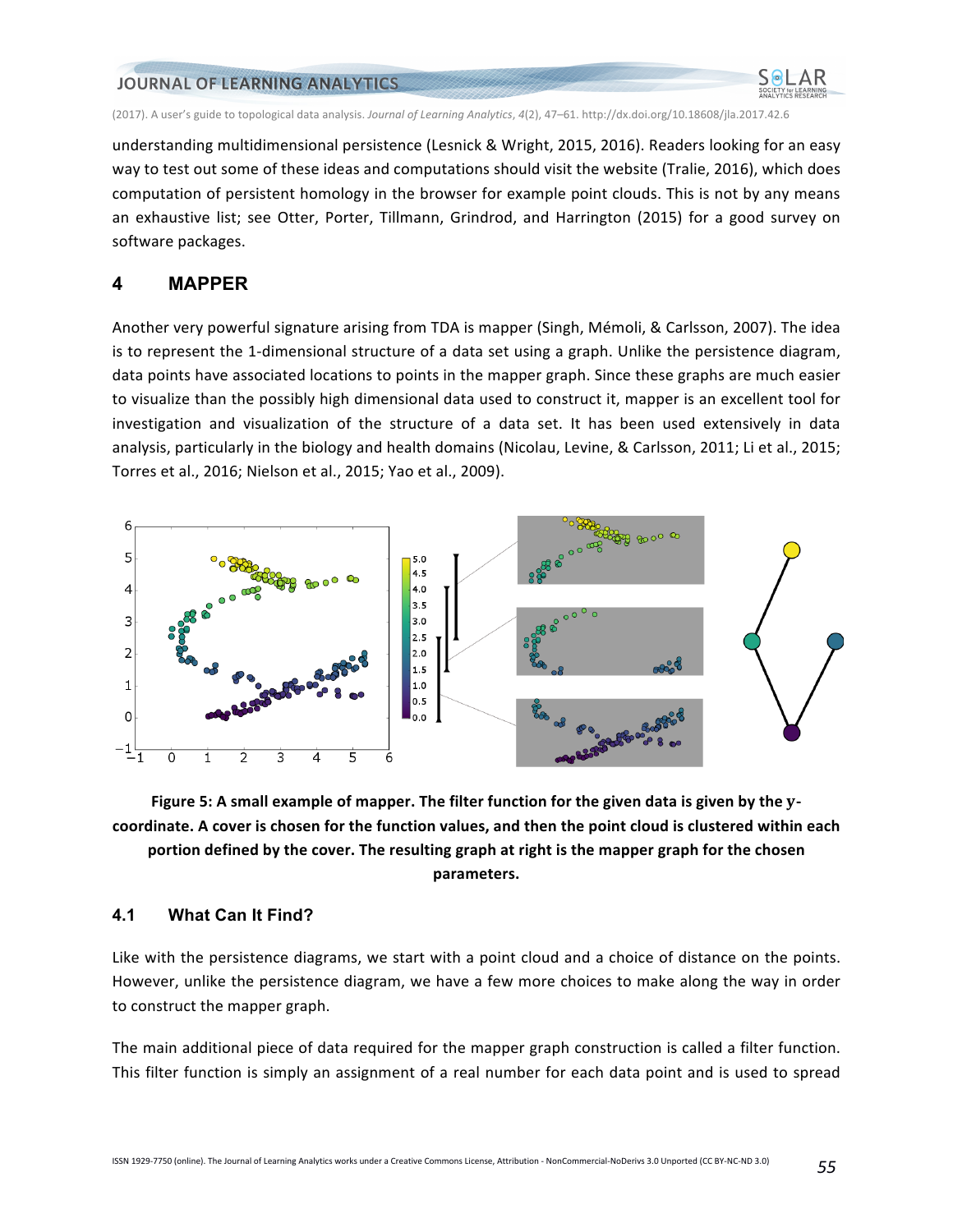

(2017). A user's guide to topological data analysis. *Journal of Learning Analytics*, 4(2), 47-61. http://dx.doi.org/10.18608/jla.2017.42.6

out the data. Some examples include using one or a combination of the coordinates for each point (as in Figure 5), eccentricity (as in Figure 6), or density.

Then, we decide on a cover of the filter function values. A cover for the interval  $[a, b]$  is a collection of overlapping sets such that each number between a and b is included in at least one set; see the black bars in Figure 5 for an example of a cover with three sets. Finally, we consider the subset of points with function values in a single set from the cover, and then cluster the points. Each cluster becomes a node in the mapper graph as in the far right of Figure 5. Edges are included based on the intersection information from overlapping sets in the cover.

An example of the mapper graph can be seen in the right of Figure 6. The important thing to note about the mapper graph is that each node represents a subset of the data points. This makes it a particularly useful signature for data investigation since it can separate data points with different properties even if standard clustering cannot differentiate them. For instance, the example of Figure 6 would be seen as a single cluster, but the mapper graph allows us to differentiate between points on the circle and points on the different flares.





Figure 6: An example point cloud with 700 points is drawn at top left. The eccentricity filter function is shown by the colouring of the points. The mapper graph for this example is shown at the top right. Note how the structure of the mapper graph reflects the intrinsic structure of the point cloud. This example was computed using the Python Mapper code (Müllner & Babu, 2013).

## **4.2 Further Reading**

Mapper can be thought of as an approximation of the Reeb graph (Biasotti, Giorgi, Spagnuolo, & Falcidieno, 2008; Munch & Wang, 2016; de Silva, Munch, & Patel, 2016), another commonly used tool in TDA. Unlike mapper, the Reeb graph starts not with a dataset of points, but instead a full space (for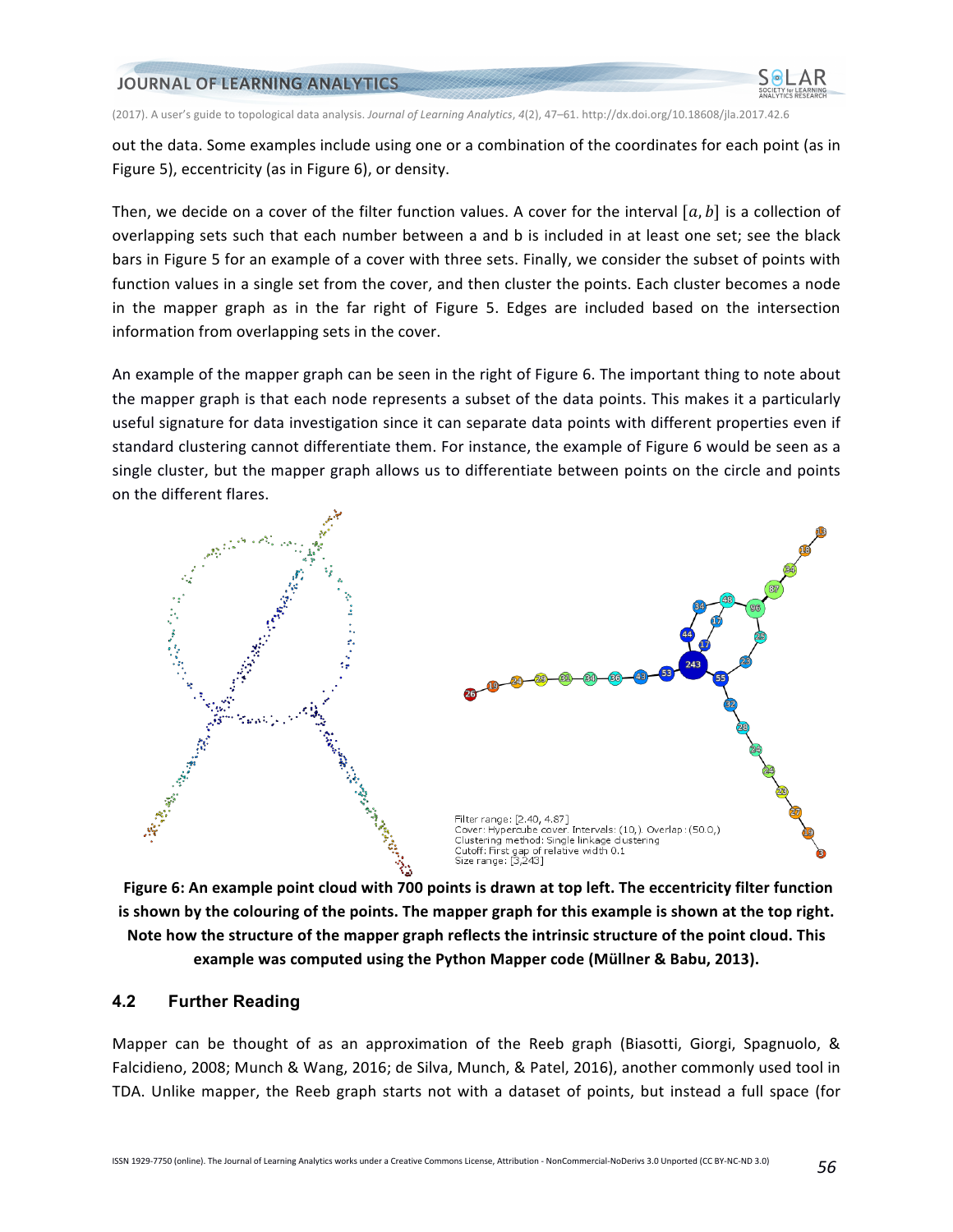

(2017). A user's guide to topological data analysis. *Journal of Learning Analytics*, 4(2), 47-61. http://dx.doi.org/10.18608/jla.2017.42.6

example a simplicial complex) with a filter function. However, like mapper, it then studies the clusters over the function values without use of a choice of cover. For this reason, it has been used largely for 3D graphics applications such as data skeletonization (Chazal & Sun, 2014; Ge, Safa, Belkin, & Wang, 2011), shape comparison (Escolano, Hancock, & Biasotti, 2013; Hilaga, Shinagawa, Kohmura, & Kunii, 2001), and surface denoising (Wood, Hoppe, Desbrun, & Schröder, 2004).

## **4.3 Available Software**

The main open source code is Python Mapper (Müllner & Babu, 2013). This code comes with a userfriendly GUI, many built-in options for the mapper input parameters (metrics, filter functions, cover choice, clustering methods), and interactive highlighting of the data with respect to choices of nodes in the mapper graph, all of which make exploratory data analysis particularly easy. In addition, Ayasdi,<sup>3</sup> a Silicon Valley company specializing in applications of TDA, provides educational licenses for their software.

## **5 DISCUSSION**

TDA provides powerful tools that can find structure in data when other methods may fail. The persistence diagram gives information about the underlying structure, particularly loops and holes in the space, without the need for a user-determined proximity parameter. Mapper provides a onedimensional representation of the data, which is an excellent interface for data exploration and visualization. While this increase in strength comes with a high mathematical barrier to entry (the mathematics behind the tools discussed in this article constitute several semesters of graduate level mathematics courses), the ever-expanding toolkit of freely available code has made TDA more accessible than ever. This article was only able to scratch the surface of the math involved. The interested reader should look to the many excellent surveys and books available on the subject (Ghrist, 2008; Carlsson, 2009; Edelsbrunner & Harer, 2010; Vejdemo-Johansson & Skraba, 2016; Ghrist, 2014). The expanding availability of these powerful tools makes the potential for application of TDA an exciting new direction for research on student learning.

## **ACKNOWLEDGEMENTS**

The author gratefully acknowledges the anonymous reviewer feedback that greatly improved the final paper. This material is based upon work supported by the National Science Foundation under Grant No. NSF CMMI-1562012 and NSF DMS-1622320.

## **REFERENCES**

Adams, H., & Carlsson, G. (2015). Evasion paths in mobile sensor networks. International Journal of *Robotics Research, 34*(1), 90–104. https://dx.doi.org/10.1177/0278364914548051

Adcock, A., Carlsson, E., & Carlsson, G. (2016). The ring of algebraic functions on persistence bar codes.

<sup>3</sup> http://www.ayasdi.com/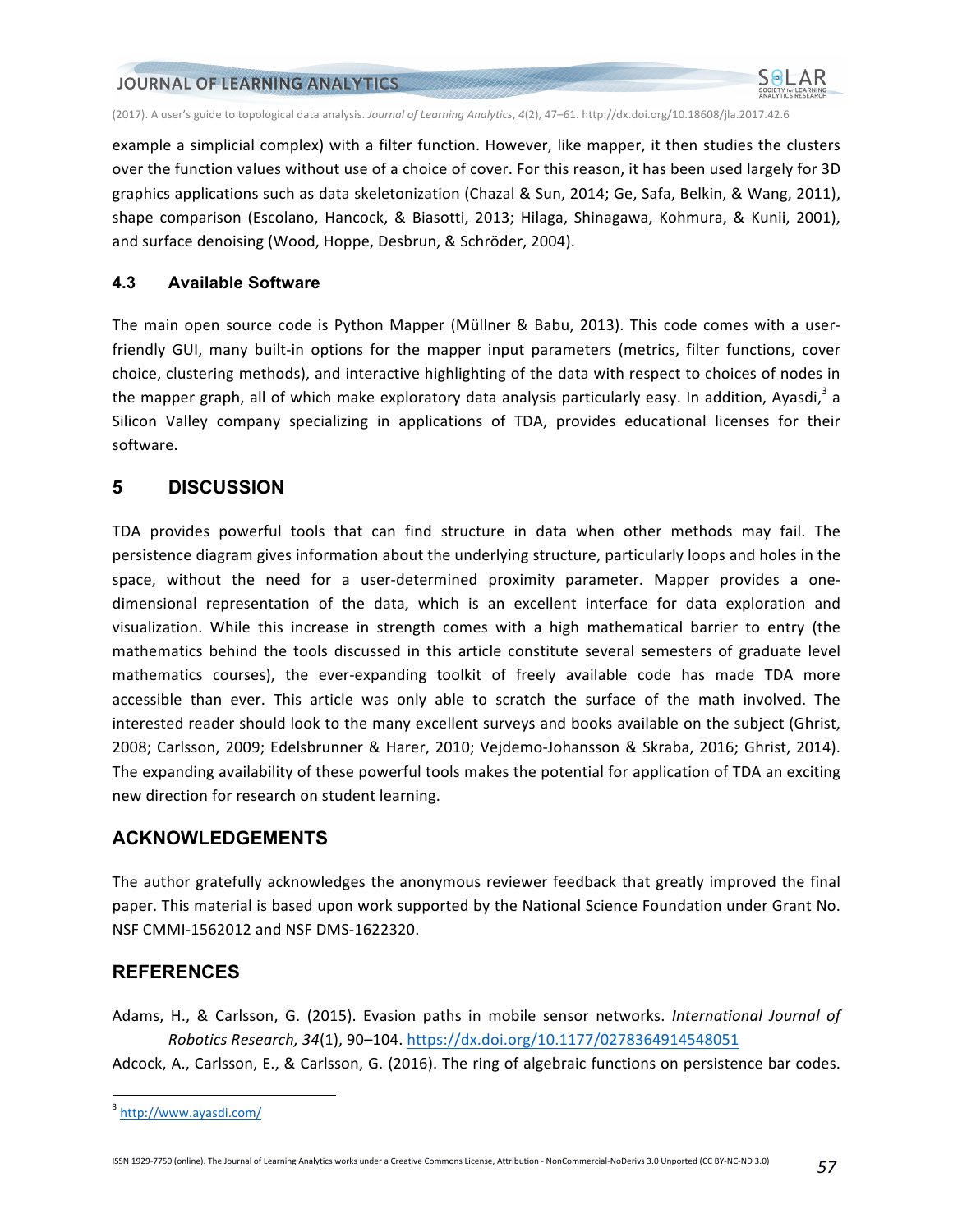

(2017). A user's guide to topological data analysis. *Journal of Learning Analytics*, 4(2), 47-61. http://dx.doi.org/10.18608/jla.2017.42.6

*Homology, Homotopy and Applications, 18*(1), 381-402.

Bauer, U. (2016). Ripser. https://github.com/Ripser/ripser.

- Biasotti, S., Giorgi, D., Spagnuolo, M., & Falcidieno, B. (2008). Reeb graphs for shape analysis and applications. Theoretical Computer Science: Computational Algebraic Geometry and *Applications, 392*(13), 5–22.
- Boriah, S., Chandola, V., & Kumar, V. (2008). Similarity measures for categorical data: A comparative evaluation. In *Society for Industrial and Applied Mathematics*  $-$  8th SIAM International Conference on Data Mining 2008, Proceedings in Applied Mathematics 130 (Vol. 1, pp. 243–254).
- Bubenik, P. (2015). Statistical topological data analysis using persistence landscapes. *Journal of Machine* Learning Research, 16, 77-102.
- Carlsson, G. (2009). Topology and data. *Bulletin of the American Mathematical Society, 46*(2), 255–308. https://dx.doi.org/10.1090/S0273-0979-09-01249-X
- Carlsson, G., Ishkhanov, T., de Silva, V., & Zomorodian, A. (2008). On the local behavior of spaces of natural images. *International Journal of Computer Vision*, 76, 1–12. http://dx.doi.org/10.1007/s11263-007-0056-x
- Carlsson, G., & Zomorodian, A. (2009). The theory of multidimensional persistence. *Discrete & Computational Geometry, 42*(1), 71–93. http://dx.doi.org/10.1007/978-3-642-10631-6\_74
- Chan, J. M., Carlsson, G., & Rabadan, R. (2013). Topology of viral evolution. *Proceedings of the National Academy of Sciences*, *110*(46), 18566–18571.
- Chazal, F., & Sun, J. (2014). Gromov-Hausdorff approximation of filament structure using Reeb-type graph. *Proceedings of the 30<sup>th</sup> Annual Symposium on Computational Geometry* (SoCG'14), 8–11 June 2014, Kyoto, Japan (pp. 491–500). New York: ACM.
- Cohen-Steiner, D., Edelsbrunner, H., & Harer, J. (2007). Stability of persistence diagrams. *Discrete & Computational Geometry, 37*(1), 103–120. http://dx.doi.org/10.1007/s10208-008-9027-z
- Dabaghian, Y., Mémoli, F., Frank, L., & Carlsson, G. (2012). A topological paradigm for hippocampal spatial map formation using persistent homology. *PLoS Computational Biology, 8*(8), e1002581.
- de Silva, V., & Ghrist, R. (2007). Coverage in sensor networks via persistent homology. Algebraic & *Geometric Topology, 7,* 339–358. http://dx.doi.org/10.2140/agt.2007.7.339
- de Silva, V., Morozov, D., & Vejdemo-Johansson, M. (2011). Persistent cohomology and circular coordinates. *Discrete & Computational Geometry, 45*(4), 737–759. http://dx.doi.org/10.1007/s00453-015-9999-4
- de Silva, V., Munch, E., & Patel, A. (2016). Categorified Reeb graphs. *Discrete & Computational Geometry*, *55*(4), 854–906.
- Edelsbrunner, H., Letscher, D., & Zomorodian, A. (2002). Topological persistence and simplification. *Discrete & Computational Geometry, 28*(4), 511–533. http://dx.doi.org/10.1145/1064092.1064133
- Edelsbrunner, H., & Harer, J. (2010). *Computational topology: An introduction*. American Mathematical Society.
- Emrani, S., Gentimis, T., & Krim, H. (2014). Persistent homology of delay embeddings and its application to wheeze detection. Signal Processing Letters, IEEE, 21(4), 459-463. http://dx.doi.org/10.1109/LSP.2014.2305700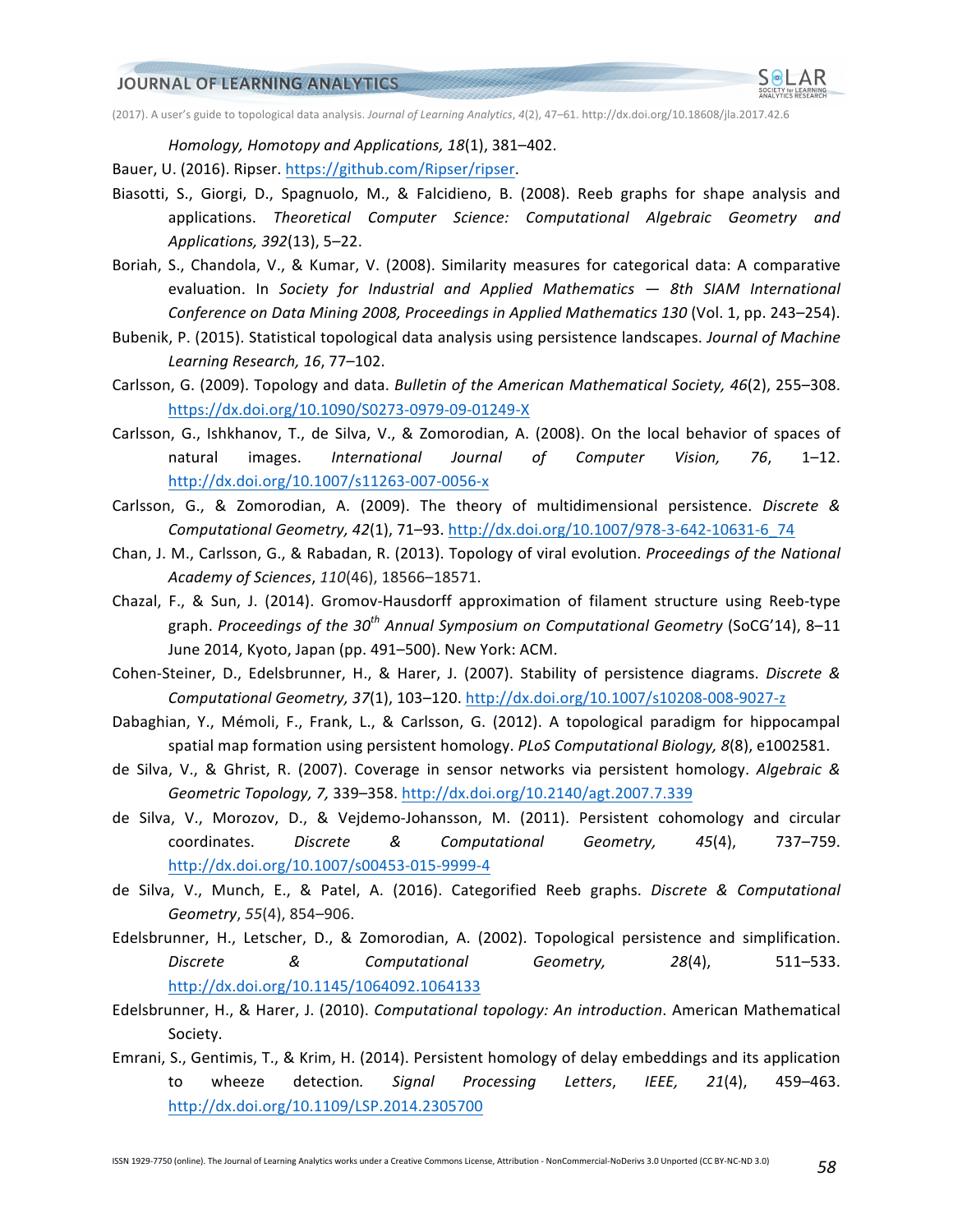

(2017). A user's guide to topological data analysis. *Journal of Learning Analytics*, 4(2), 47-61. http://dx.doi.org/10.18608/jla.2017.42.6

- Escolano, F., Hancock, E., & Biasotti, S. (2013). Complexity fusion for indexing Reeb digraphs. In R. Wilson, E. Hancock, A. Bors, & W. Smith (Eds.), *Computer analysis of images and patterns*, vol. 8047 of Lecture Notes in Computer Science (pp. 120–127). Berlin/Heidelberg: Springer. http://dx.doi.org/10.1007/978-3-642-40261-6\_14
- Fasy, B. T., Kim, J., Lecci, F., & Maria, C. (2014a). Introduction to the R package TDA. *arXiv:1411.1830*.
- Fasy, B. T., Lecci, F., Rinaldo, A., Wasserman, L., Balakrishnan, S., & Singh, A. (2014b). Confidence sets for persistence diagrams. Annals of Statistics, 42(6), 2301-2339.
- Ge, X., Safa, I. I., Belkin, M., & Wang, Y. (2011). Data skeletonization via Reeb graphs. In J. Shawe-Taylor, R. Zemel, P. Bartlett, F. Pereira, & K. Weinberger (Eds.), *Advances in Neural Information Processing Systems 24*, 837–845.
- Ghrist, R. (2008). Barcodes: The persistent topology of data. Bulletin of the American Mathematical *Society, 45*, 61–75. http://dx.doi.org/10.1090/S0273-0979-07-01191-3
- Ghrist, R. (2014). *Elementary Applied Topology*, 10th ed. Createspace.
- Giusti, C., Pastalkova, E., Curto, C., & Itskov, V. (2015). Clique topology reveals intrinsic geometric structure in neural correlations. *Proceedings of the National Academy of Sciences, 112(44)*, 13455–13460. http://dx.doi.org/10.1073/pnas.1506407112
- Hatcher, A. (2002). *Algebraic topology*. Cambridge, UK: Cambridge University Press.
- Hilaga, M., Shinagawa, Y., Kohmura, T., & Kunii, T. L. (2001). Topology matching for fully automatic similarity estimation of 3D shapes. *Proceedings of the 28<sup>th</sup> Annual Conference on Computer Graphics and Interactive Techniques*  (SIGGRAPH '01), 12–17 August 2001, Los Angeles, California, USA (pp. 203–212). New York: ACM. http://dx.doi.org/10.1145/383259.383282
- Kaczynski, T., Mischaikow, K., & Mrozek, M. (2006). *Computational homology*, vol. 157. Springer Science & Business Media.
- Kerber, M., Morozov, D., & Nigmetov, A. (2016). Geometry helps to compare persistence diagrams. *Meeting on Algorithm Engineering and Experiments* (ALENEX16), 10–12 January 2016, Arlington, Virginia, USA (pp. 103–112). arXiv:1606.03357 [cs.CG] https://dx.doi.org/10.1137/1.9781611974317.9
- Khasawneh, F. A., & Munch, E. (2016). Chatter detection in turning using persistent homology. *Mechanical Systems and Signal Processing, 70–71,* 527–541. https://dx.doi.org/10.1016/j.ymssp.2015.09.046
- Lesnick, M., & Wright, M. (2015). Interactive visualization of 2-D persistence modules. *arXiv preprint arXiv:1512.00180*
- Lesnick, M., & Wright, M. (2016). Rivet: The rank invariant visualization and exploration tool. http://rivet.online/.
- Li, L., Cheng, W.-Y., Glicksberg, B. S., Gottesman, O., Tamler, R., Chen, R., Bottinger, E. P., & Dudley, J. T. (2015). Identification of type 2 diabetes subgroups through topological analysis of patient similarity. *Science Translational Medicine*, 7(311), 311ra174–311ra174. http://dx.doi.org/10.1126/scitranslmed.aaa9364
- Mischaikow, K., & Nanda, V. (2013). Morse theory for filtrations and efficient computation of persistent homology. *Discrete* & Computational Geometry, 50(2), 330–353. http://dx.doi.org/10.1007/s00454-013-9529-6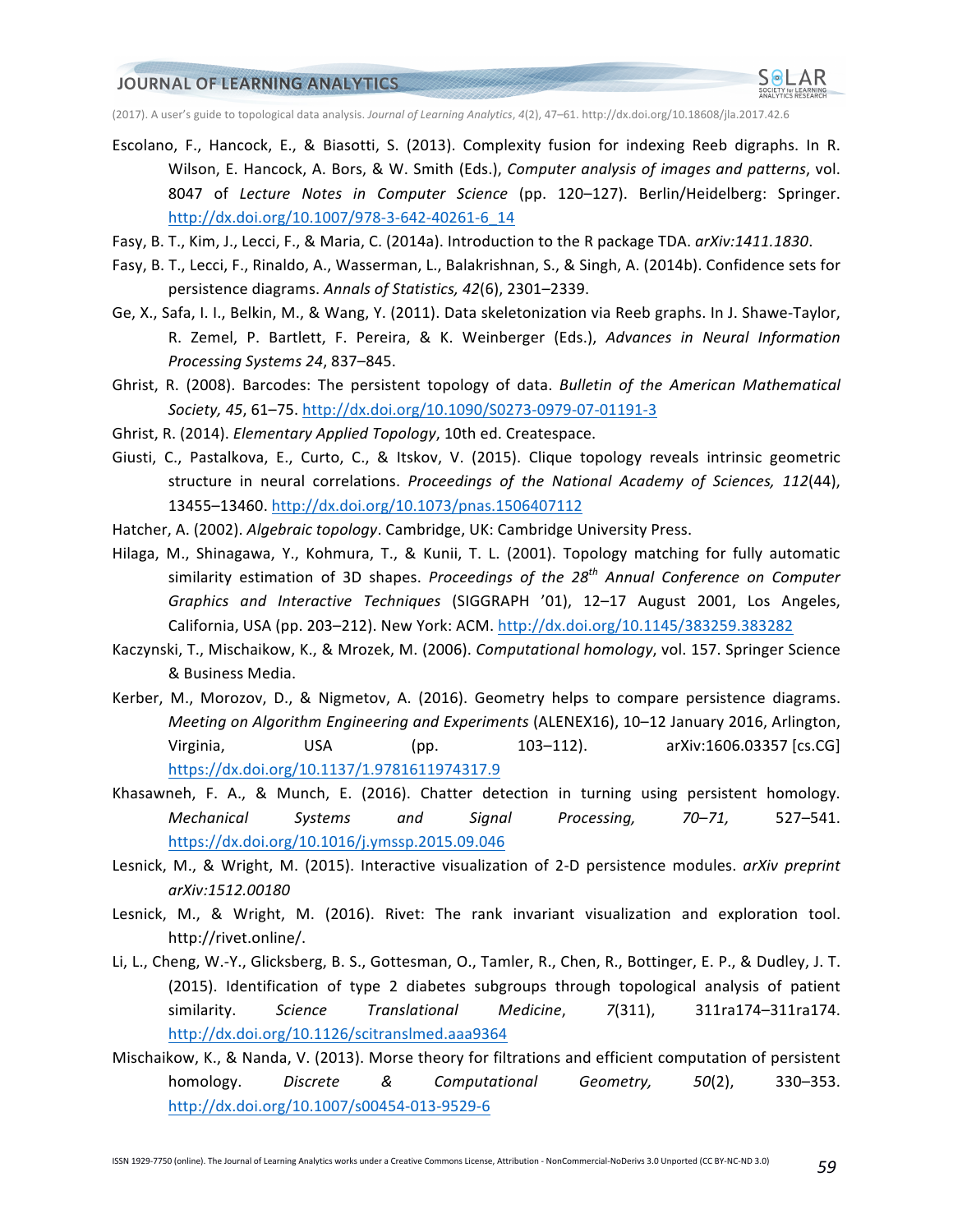

(2017). A user's guide to topological data analysis. *Journal of Learning Analytics*, 4(2), 47-61. http://dx.doi.org/10.18608/jla.2017.42.6

Morozov, D. (2015). Dionysus. http://www.mrzv.org/software/dionysus/

- Müllner, D., & Babu, A. (2013). Python mapper: An open-source toolchain for data exploration, analysis and visualization. http://danifold.net/mapper
- Munch, E., Shapiro, M., & Harer, J. (2012). Failure filtrations for fenced sensor networks. The *International Journal of Robotics Research, 31*(9), 1044–1056. https://dx.doi.org/10.1177/0278364912451671
- Munch, E., Turner, K., Bendich, P., Mukherjee, S., Mattingly, J., & Harer, J. (2015). Probabilistic Fréchet means for time varying persistence diagrams. *Electronic Journal of Statistics, 9*, 1173–1204.
- Munch, E., & Wang, B. (2016). Convergence between categorical representations of Reeb space and Mapper. In S. Fekete & A. Lubiw (Eds.), 32nd International Symposium on Computational *Geometry* (SoCG 2016), vol. 51 of *Leibniz International Proceedings in Informatics (LIPIcs)*, pp. 53:1-53:16. Dagstuhl, Germany. Schloss Dagstuhl-Leibniz-Zentrum fuer Informatik.
- Munkres, J. R. (1993). *Elements of algebraic topology*. Addison Wesley.
- Nanda, V. (2015). Perseus. http://www.sas.upenn.edu/ ~ vnanda/perseus/
- Nicolau, M., Levine, A. J., & Carlsson, G. (2011). Topology based data analysis identifies a subgroup of breast cancers with a unique mutational profile and excellent survival. Proceedings of the *National Academy of Sciences, 108*(17), 7265–7270. http://dx.doi.org/10.1073/pnas.1102826108/-/DCSupplemental.
- Nielson, J. L., Paquette, J., Liu, A. W., Guandique, C. F., Tovar, C. A., Inoue, T., Irvine, K.-A., Gensel, J. C., Kloke, J., Petrossian, T. C., et al. (2015). Topological data analysis for discovery in preclinical spinal cord injury and traumatic brain injury. Nature Communications, 6. *http://dx.doi.org/10.1038/ncomms9581*
- Niyogi, P., Smale, S., & Weinberger, S. (2011). A topological view of unsupervised learning from noisy data. *SIAM Journal on Computing, 40*, 646–663. https://dx.doi.org/10.1137/090762932
- Otter, N., Porter, M. A., Tillmann, U., Grindrod, P., & Harrington, H. A. (2015). A roadmap for the computation of persistent homology. *arXiv:* 1506.08903
- Perea, J. A., & Carlsson, G. (2014). A Klein-bottle-based dictionary for texture representation. *International Journal of Computer Vision, 107*(1), 75–97. http://dx.doi.org/10.1007/s11263-013- 0676-2
- Perea, J. A., Deckard, A., Haase, S. B., & Harer, J. (2015). SW1PerS: Sliding windows and 1-persistence scoring; discovering periodicity in gene expression time series data. *BMC Bioinformatics, 16*(1).
- Robins, V., Wood, P. J., & Sheppard, A. P. (2011). Theory and algorithms for constructing discrete Morse complexes from grayscale digital images. *IEEE Transactions on Pattern Analysis and Machine Intelligence, 33*(8), 1646–1658.
- Singh, G., Mémoli, F., & Carlsson, G. (2007). Topological methods for the analysis of high dimensional data sets and 3D object recognition. In *Eurographics Symposium on Point-Based Graphics. Retrieved from* https://research.math.osu.edu/tgda/mapperPBG.pdf
- Torres, B. Y., Oliveira, J. H. M., Thomas Tate, A., Rath, P., Cumnock, K., & Schneider, D. S. (2016). Tracking resilience to infections by mapping disease space. *PLoS Biology, 14*(4), 1–19.
- Tralie, C. (2016). Fast Rips in the browser. http://www.ctralie.com/Software/jsTDA/
- Turner, K., Mileyko, Y., Mukherjee, S., & Harer, J. (2014). Fréchet means for distributions of persistence